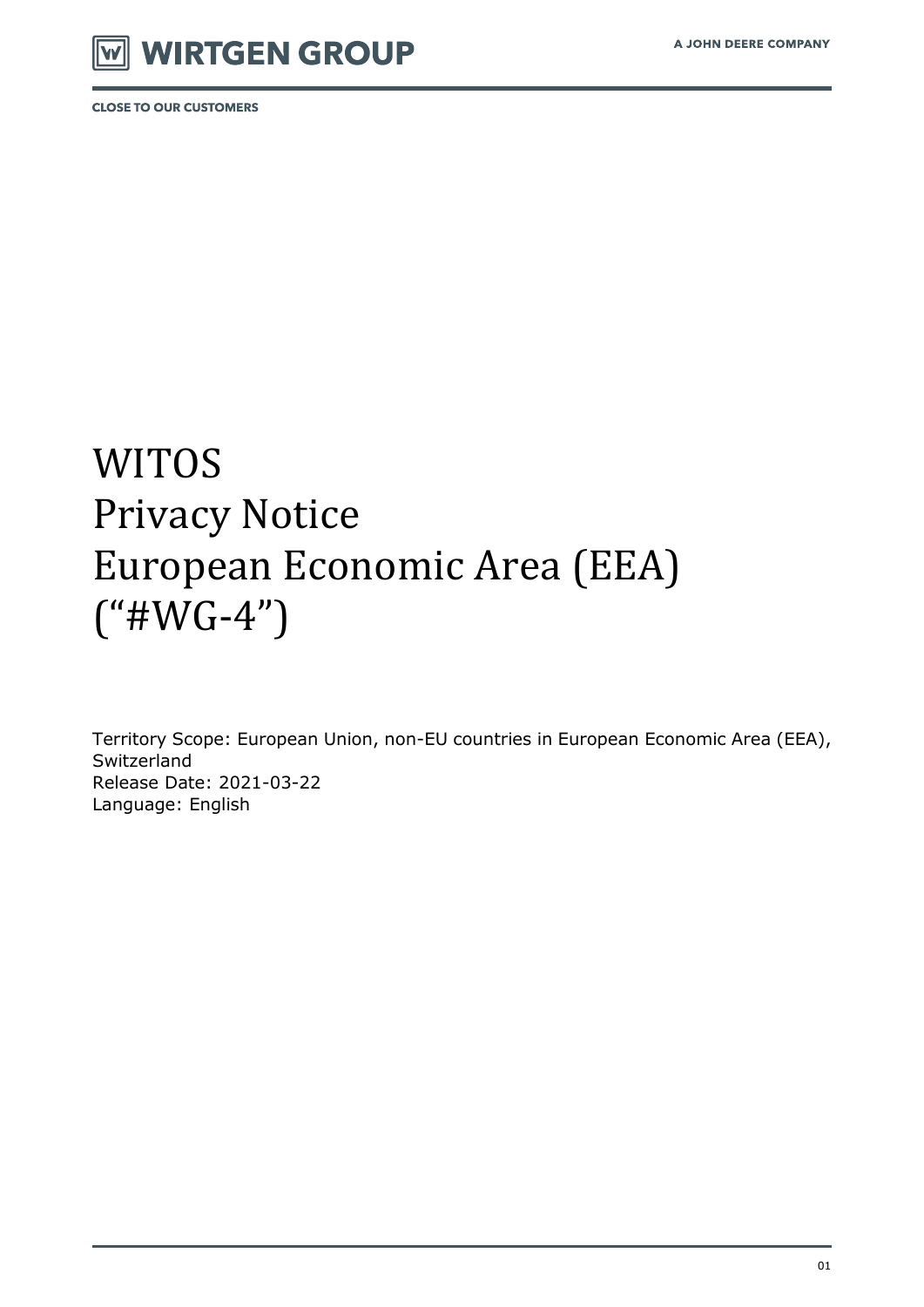

This general Privacy Notice describes how WIRTGEN GROUP Branch of John Deere GmbH & Co. KG and its affiliates ("**WIRTGEN GROUP Affiliate(s)**") process and use your data in the context of WITOS. Depending on the specific WITOS Service you use, references in this Privacy Notice to "**WIRTGEN**", "**we**" or "**us**" shall mean the respective data controller stated below:

| <b>Service (and Specific Privacy Notice)</b> | <b>Data Controller</b>         |
|----------------------------------------------|--------------------------------|
| <b>WITOS FleetView</b>                       | Wirtgen Road Technologies GmbH |
| <b>Privacy Notice</b>                        | Reinhard-Wirtgen-Str. 2        |
| #WG-6 (EEA) and #WG-7 (Rest of World)        | 53578 Windhagen                |
|                                              | Germany                        |
| WITOS Wirtgen Performance Tracker (WPT)      | Wirtgen Road Technologies GmbH |
| <b>Privacy Notice</b>                        | Reinhard-Wirtgen-Str. 2        |
| #WG-8 (EEA) and #WG-9 (Rest of World)        | 53578 Windhagen                |
|                                              | Germany                        |
| WITOS HAMM Compaction Quality (HCQ)          | <b>HAMM AG</b>                 |
| <b>Privacy Notice</b>                        | Hammstr. 1                     |
| #WG-11 (EEA) und #WG-12 (Rest of World)      | D-95643 Tirschenreuth          |
|                                              | Germany                        |

We would like to explain to you below – as well as in the respective Specific Privacy Notice stated above – in more detail which personal data we collect and process in connection with WIRTGEN GROUP Innovative Telematics and On-Site Solutions Services (hereinafter "**WITOS**") and how we use this data as well as inform you about your rights as a data subject. For information on other products and services offered by WIRTGEN or WIRTGEN GROUP Affiliates, please refer to the respective privacy notice for these products and services.

Please note that this Privacy Notice does not apply to the WITOS Paving Service. Other privacy notices by WIRTGEN GROUP Affiliates or third parties (e.g. your Organization) may apply in this respect, as the case may be.

This Privacy Notice applies only to individuals ("**you**" or "**your**") to whom the provisions of the EU General Data Protection Regulation (GDPR) are applicable and who are within the jurisdictions mentioned under Territory Scope (see above), in particular data subjects residing within the European Economic Area (EEA) and Switzerland. Outside the EEA and Switzerland please refer to our separate WITOS Privacy Notice (Rest Of World ) #WG-5.

# **1.What data do we collect?**

We collect and process data about you when you interact with us and our products, while using WITOS. Depending on the machine type the following information will be stored and processed:

## **Machine data**

- Position data of the Machine
- Distance
- Speed
- Fuel consumption, absolute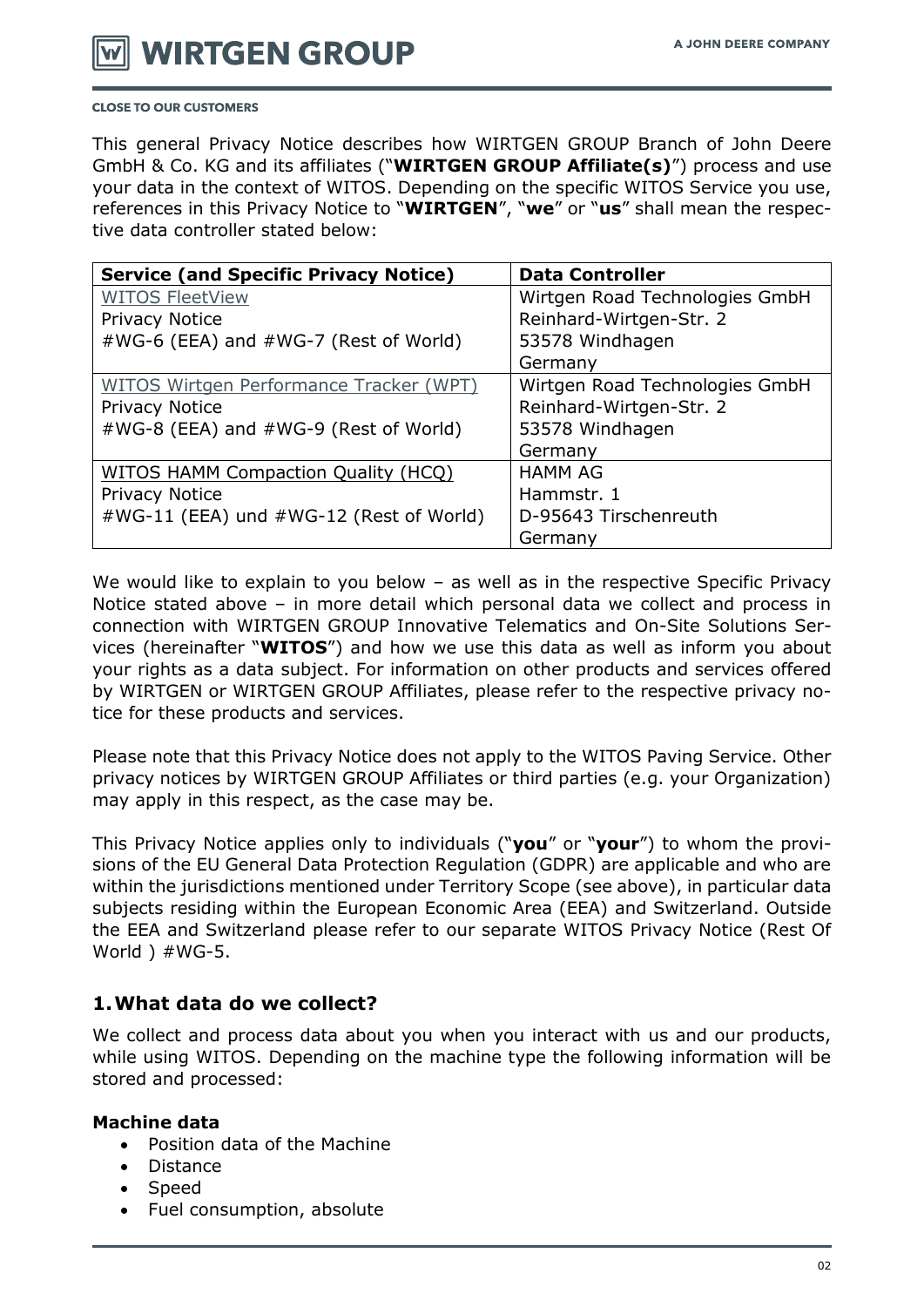**WIRTGEN GROUP** 

**CLOSE TO OUR CUSTOMERS** 

- Engine speed
- Load factor
- GSM data
- IP address
- Machine condition indicators, settings and values
- Machine hours / working hours / downtimes
- Diagnostic codes
- Software and firmware versions, Serial Numbers (Machine, TCU, Sim card)
- Machine accessories/configuration
- Milled area
- Milling duration
- Job duration
- Milling depths
- Milling widths
- Compaction parameters such as amplitude, frequency, stiffness value, bounce indicator
- Asphalt surface temperature

WIRTGEN will only identify you as a natural person, insofar as necessary for the performance of our contractual services towards your Organization, which contractually ensures us to provide for an adequate legal basis.

For a more detailed description of the data processing with regard to the specific WITOS Service please refer to the respective Specific Privacy Notice stated above.

Please note that if you use our products as an end user (e.g. as an employee or driver) on behalf of one of our customers ("**your Organization**") besides us also your Organization as owner and/or operator of the machine is responsible for data processing in connection with WITOS.

We have no control over your Organization's data collection and the further use of such data. For further information, please refer directly to your Organization.

#### **2.For what purposes and on what legal basis do we use your data?**

We use and process this personal data for the following purposes:

- As required to establish and fulfill a contract with you or your Organization, as defined in the WITOS Terms & Conditions #WG-2, Art. 6(1)(b) or Art. 6(1)(f) of the Regulation (EU) 2016/679 (EU General Data Protection Regulation – "**GDPR**"). Depending on the legal basis provided by your Organization also Art. 6(1)(a) or Art. 88 GDPR in connection with applicable national law may apply.
- You and your Organization acknowledge that WIRTGEN may access and use the data within the WIRTGEN GROUP in anonymized or pseudonymized form for statistical purposes as well as to improve or enhance the services provided under the WITOS Terms & Conditions, develop additional or new WIRTGEN products and services, and/or identify new usage types of equipment; in this case WIRT-GEN does not intend to identify you as a natural person. Our legitimate business interests lie, inter alia, in the fulfilment of our contractual obligations towards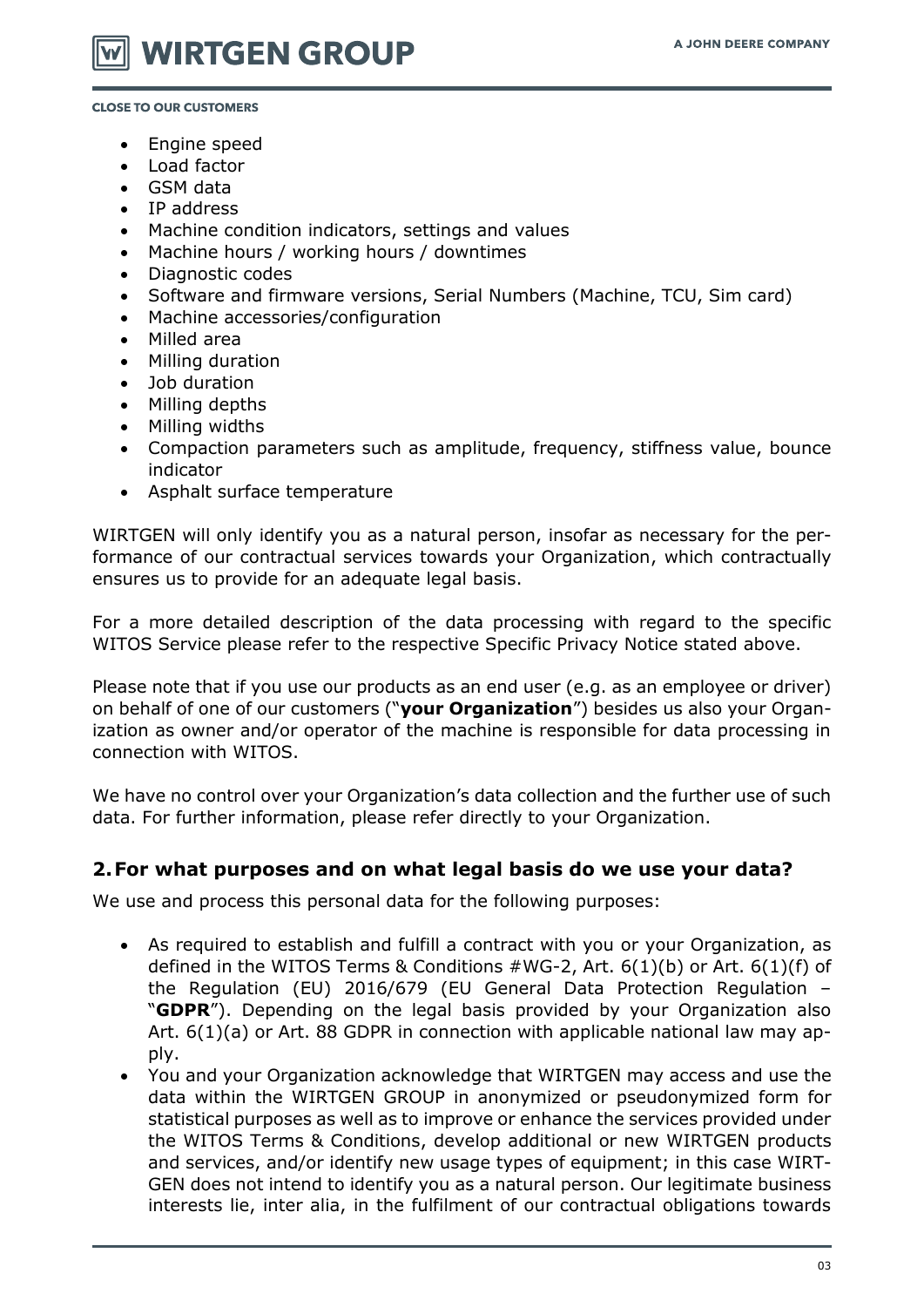**WIRTGEN GROUP** 

#### **CLOSE TO OUR CUSTOMERS**

our customers, the further development of our products and services and the know-how transfer between WIRTGEN GROUP Affiliates.

- Compliance with applicable laws and protection of WIRTGEN's legitimate business interests and legal rights, including, but not limited to, use in connection with legal claims, compliance, regulatory or investigative purposes (including disclosure of such information in connection with legal process or litigation), Art. 6(1)(c) or Art. 6(1)(f) GDPR.
- WIRTGEN may disclose the data according to Art.  $6(1)(c)$  or Art.  $6(1)(f)$  GDPR to outside parties when we have a good faith belief that disclosure is reasonably necessary to (a) comply with any applicable law, regulation or compulsory legal request (e.g. from government authorities and/or law enforcement officials); (b) protect the safety of any person from death or serious bodily injury (following our legal obligation with regard to market surveillance and product safety); (c) prevent fraud or abuse against us or our users; (d) to protect our property rights; or (e) defend WIRTGEN and WIRTGEN GROUP Affiliates or personnel from any legal proceedings arising out of the data.
- In specific cases (e.g. when providing prototype tests) we may process certain data based on your voluntary consent. In this case, the scope and specific purposes will be set forth in the relevant consent form, Art. 6(1)(a) GDPR.

## **3.Who will we share this data with?**

We share your information with the following recipients:

- **Third parties at your direction:** Depending on the functionality of the WITOS solution, you or your Organization may share and disclose data via WITOS interfaces (e.g. WITOS Fleet Management Interface (FMI)) with other telematic, process or accounting systems. The data can be retrieved via various web services. By setting permissions for WITOS FMI Interface, you or your Organization control other parties' access and visibility into your data. Please note that when you or your Organization share your information with someone other than WIRT-GEN, the recipient may decide to copy, use, modify, or distribute it to others, and WIRTGEN has no control over, or responsibility for, any such activities.
- **WIRTGEN Dealers:** Your or your organization's WIRTGEN dealer, which may be a WIRTGEN GROUP Affiliate, an authorized dealer or another authorized party, may have access to the machine data depending on the WITOS solution.
- **WIRTGEN GROUP Affiliates:** We share your information with our parent company Deere & Company and WIRTGEN GROUP wholly-owned subsidiaries as far as necessary to provide you WITOS as well as for the other purposes described in this notice.
- **Trusted suppliers:** We share your information with trusted suppliers as necessary to provide WITOS. Depending on how you use WITOS and on the preferences you set, these suppliers, with which we regularly conclude data processing agreements pursuant to Art. 28 GDPR, include companies that provide the following technology and computing services, including internet and software services: data hosting, and cloud computing capabilities, account management and security, testing, debugging, error reporting and usage analytics. If you use WITOS, we also engage suppliers of mobile telecommunication services that may include cellular, satellite, and other wireless communication services.
- **Official disclosures:** We may disclose your data to comply with court orders and legal or regulatory requirements; to prevent injury, death, losses, fraud or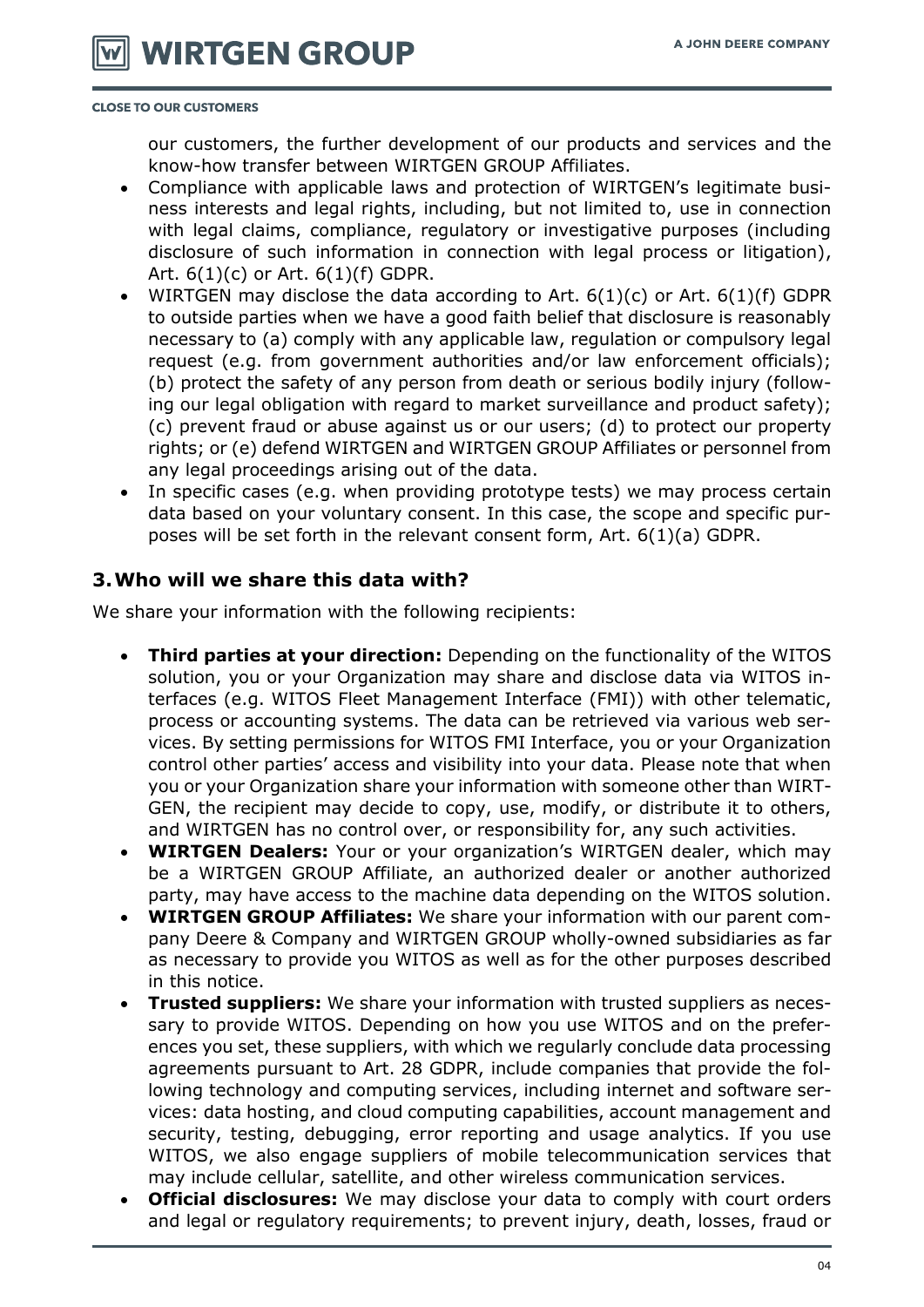**WIRTGEN GROUP** 

#### **CLOSE TO OUR CUSTOMERS**

abuse; to protect WIRTGEN's rights or to defend WIRTGEN in legal proceedings (or WIRTGEN GROUP Affiliates); and where needed in connection with the sale or transfer of business assets.

Personal data may be shared with government authorities and/or law enforcement officials if required for the purposes above, if mandated by law or if required for the legal protection of our legitimate interests in compliance with applicable laws.

As an end user (e.g. as an employee or driver) please refer to your Organization as the operator and/or owner of the machine to find out how it transfers your data on its part.

### **4.Where will we send your data?**

Generally, we store your data on systems inside the European Economic Area (EEA). Where information is transferred outside the EEA, and where this is to a trusted supplier in a country that is not subject to an adequacy decision by the EU Commission (a list of such countries is available [here\)](https://ec.europa.eu/info/law/law-topic/data-protection/data-transfers-outside-eu/adequacy-protection-personal-data-non-eu-countries), data is adequately protected by WIRTGEN's use of EU Commission approved [standard contractual clauses](https://ec.europa.eu/info/law/law-topic/data-protection/data-transfers-outside-eu/model-contracts-transfer-personal-data-third-countries) according to Art. 46 (2) GDPR when setting up such relationships. Transfers to WIRTGEN GROUP Affiliates will take place using adequate measures, such as Binding Corporate Rules (BCR's), standard contractual clauses adopted by the European Commission to protect Personal Data, other valid transfer mechanism(s), or based on permissible statutory derogations.

## **5.What rights do you have in relation to your data?**

You have the right to ask us:

- for access to and a copy of your personal data that we hold on you (Art. 15 GDPR),
- for a copy of the personal information you provided to us and to provide it to you or send to a third party in a commonly used, machine readable format in certain circumstances (Art. 20 GDPR),
- to update or correct your personal data in order to make it accurate (Art. 16 GDPR),
- to delete your personal data from our records in certain circumstances (Art. 17 GDPR),
- to restrict the processing of your personal data in certain circumstances (Art. 18 GDPR).

And you may also:

- object to us processing your personal data in certain circumstances (in particular, where we don't have to process the data to meet a contractual or other legal requirement, or where we are using the data for direct marketing – Art. 21 GDPR),
- if you have granted your consent to the processing of your data, withdraw this consent at any time with effect for the future without giving any reasons (Art. 7 GDPR).

These rights may be limited in some situations – for example, where we can demonstrate that we have a legal requirement or compelling legitimate grounds to process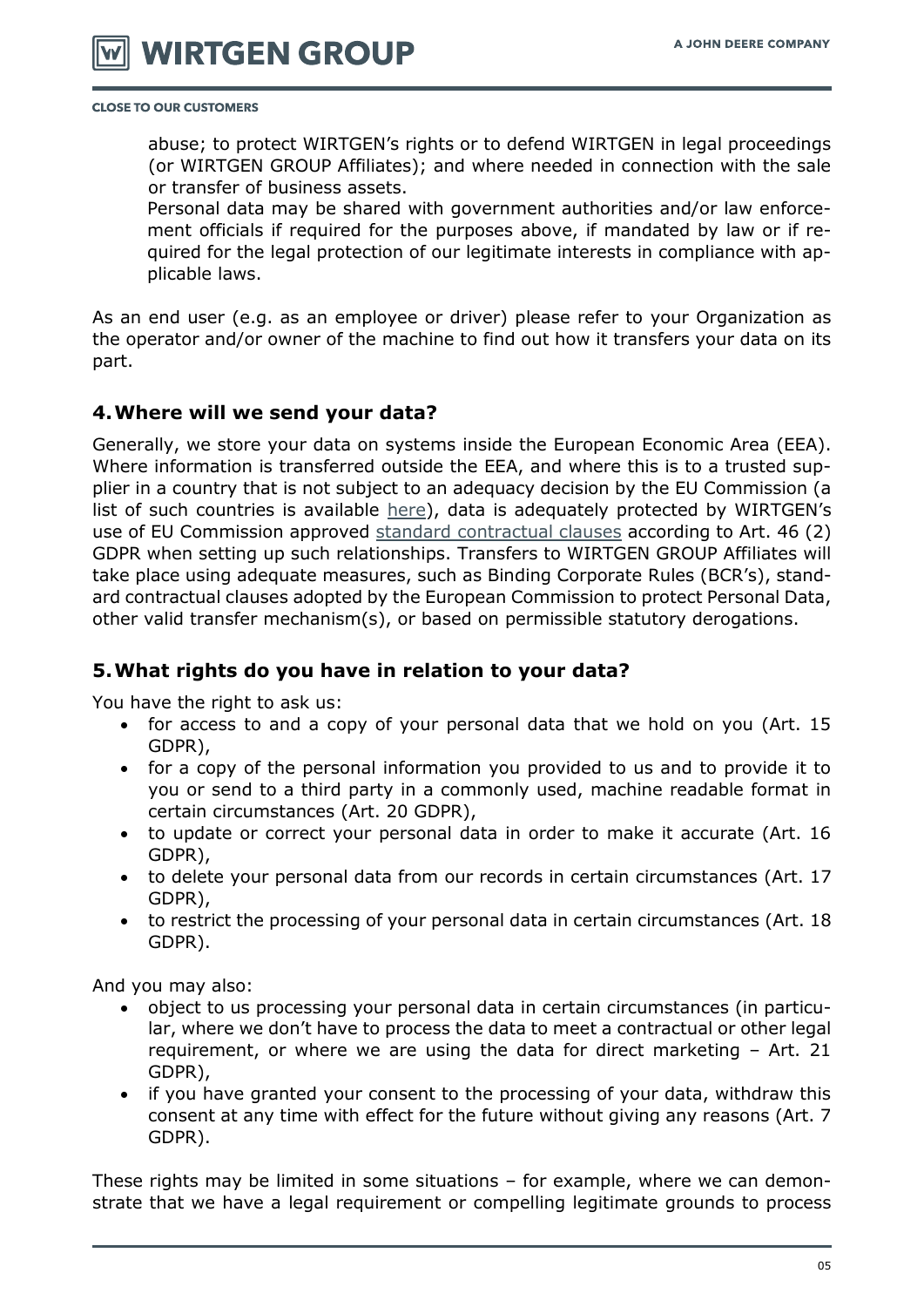

your data. In some instances, this may mean that we are able to retain data even if you object to our data processing or withdraw your consent.

Where we require personal data to comply with legal or contractual obligations, then provision of such data is mandatory: if such data is not provided, then we will not be able to manage our contractual relationship, or to meet obligations placed on us. In all other cases, provision of requested personal data is optional.

If you want to exercise your rights regarding your personal data, you can contact the data protection officer whose contact details can be found below.

In the event you have unresolved concerns, you also have the right to lodge a complaint over the [Personal Data Complaint Form](https://www.wirtgen-group.com/en-de/legal/privacy-policy/#398024) on our WIRTGEN GROUP Website or complain with a supervisory authority, in particular the data protection authority in the member state of your habitual residence or place of work.

Please note that we can only answer requests regarding your rights, if the data on which your request is based clearly identifies you as an individual. Since, in general, we process your data pseudonymously, unless otherwise necessary for the performance of our contractual services towards your Organization, we would have to process additional personal data in order to identify you. This is typically not necessary and not intended within the purposes of our services. Therefore we are generally not obliged to collect or process such additional data (Art. 11(2) GDPR) and Art. 15 to 20 GDPR will not apply.

Generally, we recommend that you contact your Organization directly for your requests for information and the assertion of your rights as a data subject. After all, your Organization as the operator and/or owner of the machine may take the appropriate measures and provide you with further information.

# **6.Which WIRTGEN entity is responsible for your data?**

The data controller for your information in the context of your use of the specific WITOS Service is stated in the table above.

As described above, your data is also shared with WIRTGEN GROUP Affiliates.

You can contact our central data protection officer via: [datenschutz@wirtgen](mailto:datenschutz@wirtgen-group.com)[group.com](mailto:datenschutz@wirtgen-group.com)

Besides us also your Organization as owner and/or operator of the machine is responsible for data processing in connection with WITOS. For further information, please refer directly to your Organization.

# **7.How long do we retain your data?**

We transfer data for the duration of the contractual period to your Organization. We on our part retain the data for the duration of the contractual period and, to the extent permitted, after the end of that relationship for as long as necessary to perform the